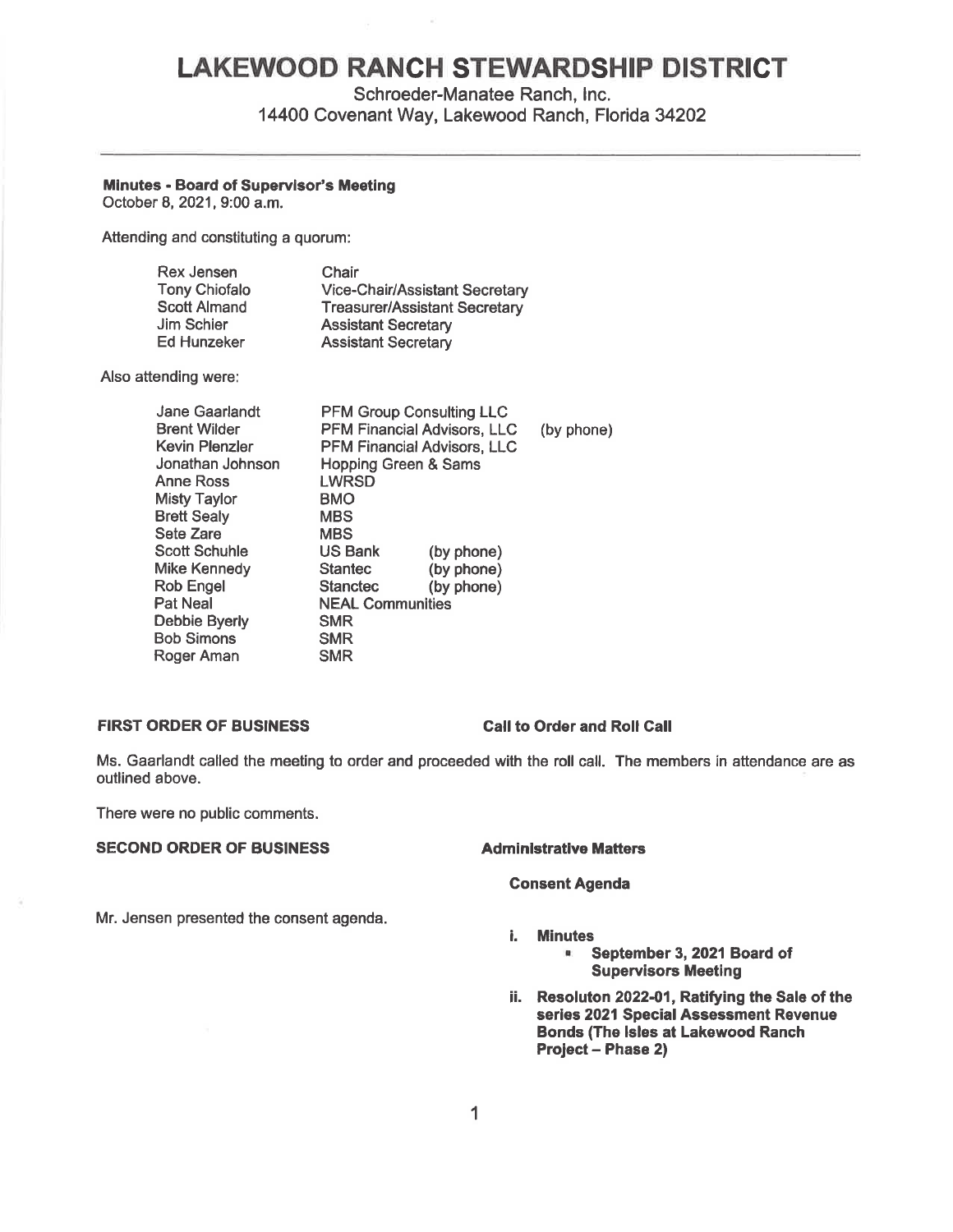- iii. Amended and Restated Disclosure of Public Financing (The Isles at Lakewood Ranch Project)
- iv. Engineer's Report
	- Change Order No. 102 Under Specific Authorization No. 123 Stantec Waterside Neighborhood 8 Drainage Support Project
		- Change Order No. 103 Under Specific Authorization No. 79 **Stantec**
	- Waterside Neighborhood 8
	- Change Order No. 2 The Rogers Group Waterside Park Pavilion and Splash Pad Temporary Fencing (2320' temp fencing w/1 16' double gate and wind screen)
	- Change Order No. 3 MSB Services, LLC Lorraine Rd Traffic Signals Fiber Optic Plan Lorraine Fiber Optic Plan Quantity Adjustment for Plan Revisions

On MOTION by Mr. Chiofalo, seconded by Mr. Almand, with all in favor, the Board of Supervisors of the Lakewood Ranch Stewardship District approved the items on the consent agenda.

# **THIRD ORDER OF BUSINESS**  BUSINESS **BUSINESS**

Consideration of Financing Matters Relative to Sweetwater Project, Series 2021 **Bonds** 

- A. Supplemental Assessment Report
- B. Resolution 2022-02, Supplemental **Assessment Resolution<br>Other Matters** (provide
- C. Other Matters (provide under separate cover)

Mr. Sealy provided details of the final pricing, noting three institutional investors participated.

Mr. Plenzler provided details of the supplemental assessment report.

Mr. Johnson presented the resolution.

On MOTION by Mr. Chiofalo, seconded by Mr. Almand, with all in favor, the Board of Supervisors of the Lakewood Ranch Stewardship District approved Resolution 2022-02, Supplemental Assessment Resolution.

FOURTH ORDER OF **BUSINESS** Consideration of Financing Matters Relative to Star Farms Project, Series 2021 Bonds

- A. Master Engineer's Report
- B. Master Assessment Methodology Report
- C. Resolution 2022-03, Declaring Special Assessment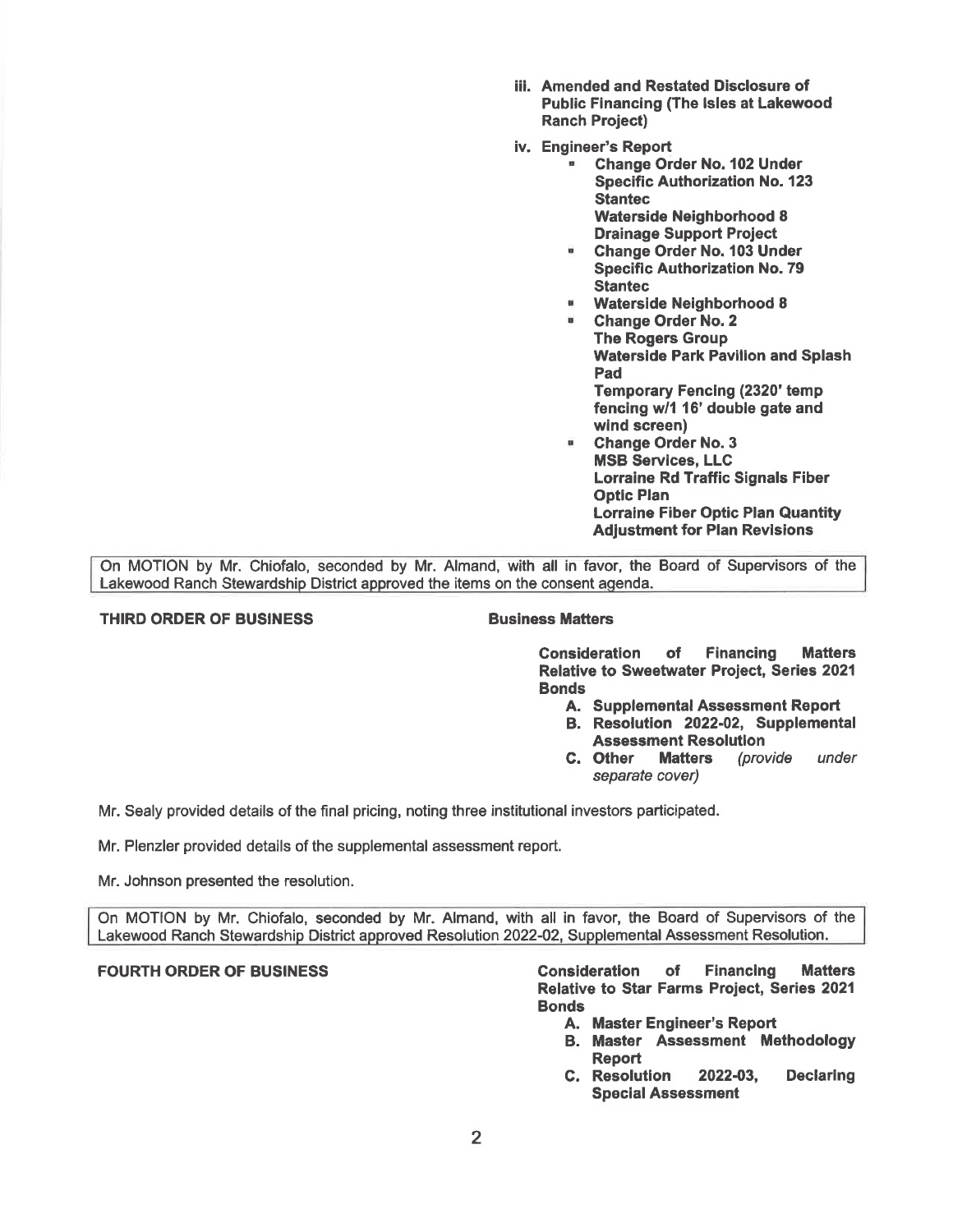- **D. Resolution 2022-04, Setting a Public Hearing Date on the Imposition of Special Assessments**<br>**E.** Other Matters (pr
- **Matters** (provided under separate cover)

Mr. Kennedy noted the report was in standard form.

Mr. Plenzler provided details of the Master Assessment Methodology report noting that the assessments are found to be reasonable and equitably allocated and the benefit received is also found to be in excess of the related assessments.

Mr. Johnson presented resolution 2022-03.

On MOTION by Mr. Chiofalo, seconded by Mr. Almand, with all in favor, the Board of Supervisors of the Lakewood Ranch Stewardship District approved Resolution 2022-03, Declaring Special Assessments.

Mr. Johnson presented resolution 2022-04. Mr. Sealy provided a timeline for the transaction.

On MOTION by Mr. Schier, seconded by Mr. Almand, with all in favor, the Board of Supervisors of the Lakewood Ranch Stewardship District approved Resolution 2022-04, Setting a Public Hearing Date on the Imposition of Special Assessments for November 12, 2021 at 9:00 a.m. at the current location.

On MOTION by Mr. Schier, seconded by Mr. Almand, with all in favor, the Board of Supervisors of the Lakewood Ranch Stewardship District approved to reschedule the November 5th meeting to November 12, 2021.

# **FIFTH ORDER OF BUSINESS** FINANCIAL FINANCIAL Matters

Mr. Almand presented for the Board's Consideration:

**Draw Requests** & **Requisitions** 

**Requisition List for Draw No.10 Northeast Sector Phase 2C Series 2020 Bond** 

On MOTION by Mr. Chiofalo, seconded by Mr. Hunzeker, with all in favor, the Board of Supervisors of the Lakewood Ranch Stewardship District approved Draw No. 10 for Northeast Sector Phase 2C.

> **Requisition List for Draw No. 1 Northeast Sector Pre-Funding**

On MOTION by Mr. Chiofalo, seconded by Mr. Hunzeker, with all in favor, the Board of Supervisors of the Lakewood Ranch Stewardship District approved Draw No. 1 for Northeast Sector - Pre-Funding.

> **Requisition List for Draw No. 22 The Villages of Lakewood Ranch South Pre-Funding** - **Landowner/County Construction Funding Agreement**

On MOTION by Mr. Chiofalo, seconded by Mr. Hunzeker, with all in favor, the Board of Supervisors of the Lakewood Ranch Stewardship District accepted the Construction Funding and approved payment of Requisition List No. 22 for The Villages of Lakewood Ranch South.

> **Requisition List for Draw No. 27 Lakewood Centre North Pre-Funding**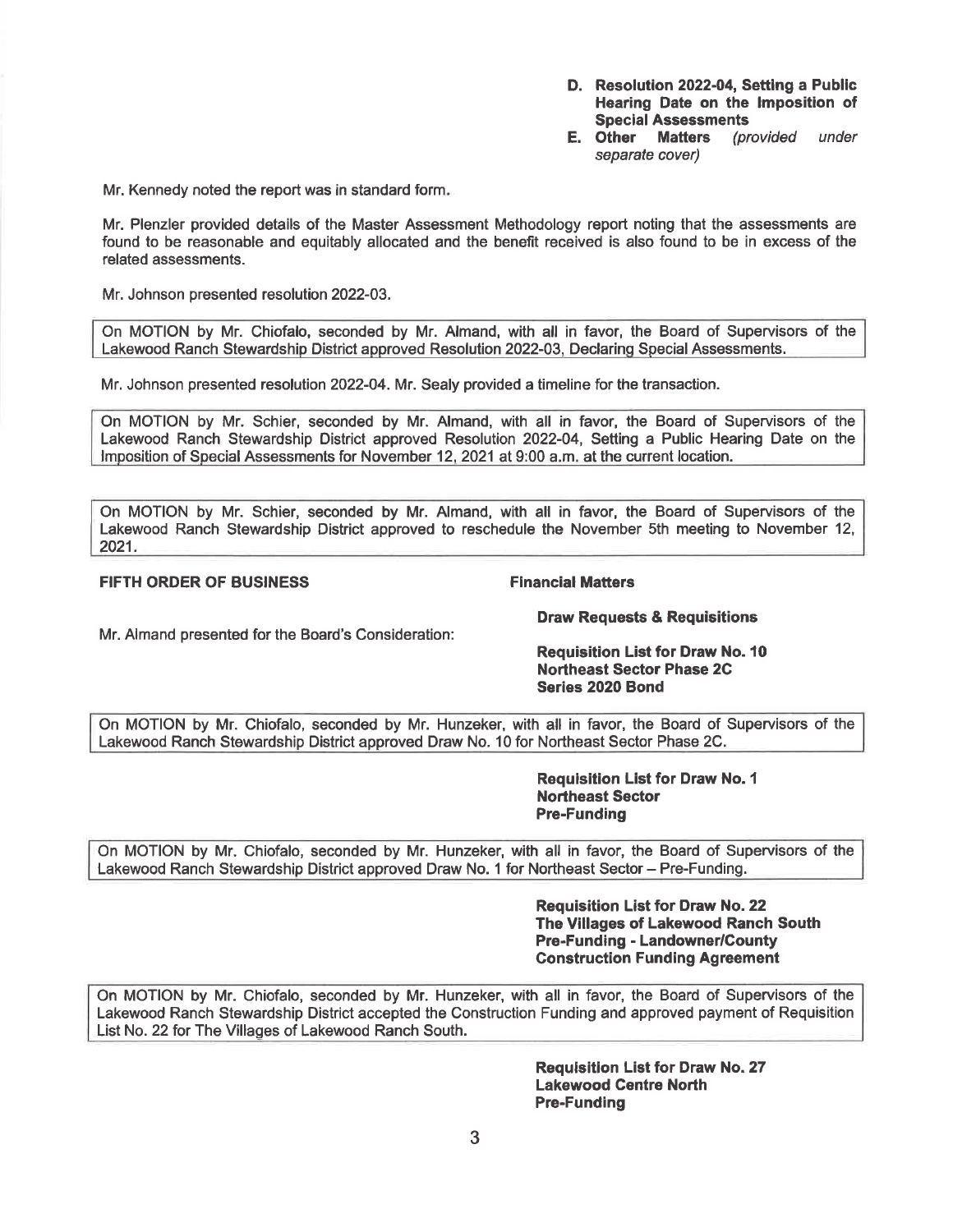On MOTION by Mr. Chiofalo, seconded by Mr. Hunzeker, with all in favor, the Board of Supervisors of the Lakewood Ranch Stewardship District approved Draw No. 27, Lakewood Centre North - Pre-Funding.

### **Requisition List for Draw No. 46 Lakewood Centre** & **NW Sector Pre-Funding**

On MOTION by Mr. Chiofalo, seconded by Mr. Hunzeker, with all in favor, the Board of Supervisors of the Lakewood Ranch Stewardship District approved Draw No. 46 for Lakewood Centre & NW Sector.

> **Requisition List for Draw No. 2 The Isles at Lakewood Ranch Ph 2 Series 2021 Bond**

On MOTION by Mr. Chiofalo, seconded by Mr. Hunzeker, with all in favor, the Board of Supervisors of the Lakewood Ranch Stewardship District approved Draw No. 2, The Isles at Lakewood Ranch Ph 2.

> **Requisition List for Draw No. 3 Indigo Expansion Area Project Serles 2019 Bond**

On MOTION by Mr. Chiofalo, seconded by Mr. Hunzeker, with all in favor, the Board of Supervisors of the Lakewood Ranch Stewardship District approved Draw No. 3 for Indigo Expansion Area Project.

### **SIXTH ORDER OF BUSINESS** Compilation Report

There were no comments to the financial statements.

**SEVENTH ORDER OF BUSINESS STATES STAFF Reports** 

**Manager's Report - No report** 

**Attorney's Report** - Mr. Johnson noted that Staff is watching legislative developments. Work on the Boundary Expansion is progressing.

**Engineer's Report** - No report

**Executive Director** – Ms. Ross noted that a long-term solution is being pursued to resolve the issues on Masters which will result in a change in vendor.

On MOTION by Mr. Almand, seconded by Mr. Chiofalo, with all in favor, the Board of Supervisors of the Lakewood Ranch Stewardship District authorized the Chair and/or Vice-Chair or Executive Director to sign any appropriate termination notices associated with existing contracts as well as proceed with initiating a competitive procurement process if necessary, and if not, proceed with bringing a new contractor onboard.

## **EIGHTH ORDER OF BUSINESS Supervisor Requests**

There were no Supervisor requests.

### **NINTH ORDER OF BUSINESS Audience Comments**

There were no audience comments.

# **TENTH ORDER OF BUSINESS Adjournment**

Mr. Jensen asked for a motion to adjourn the meeting.